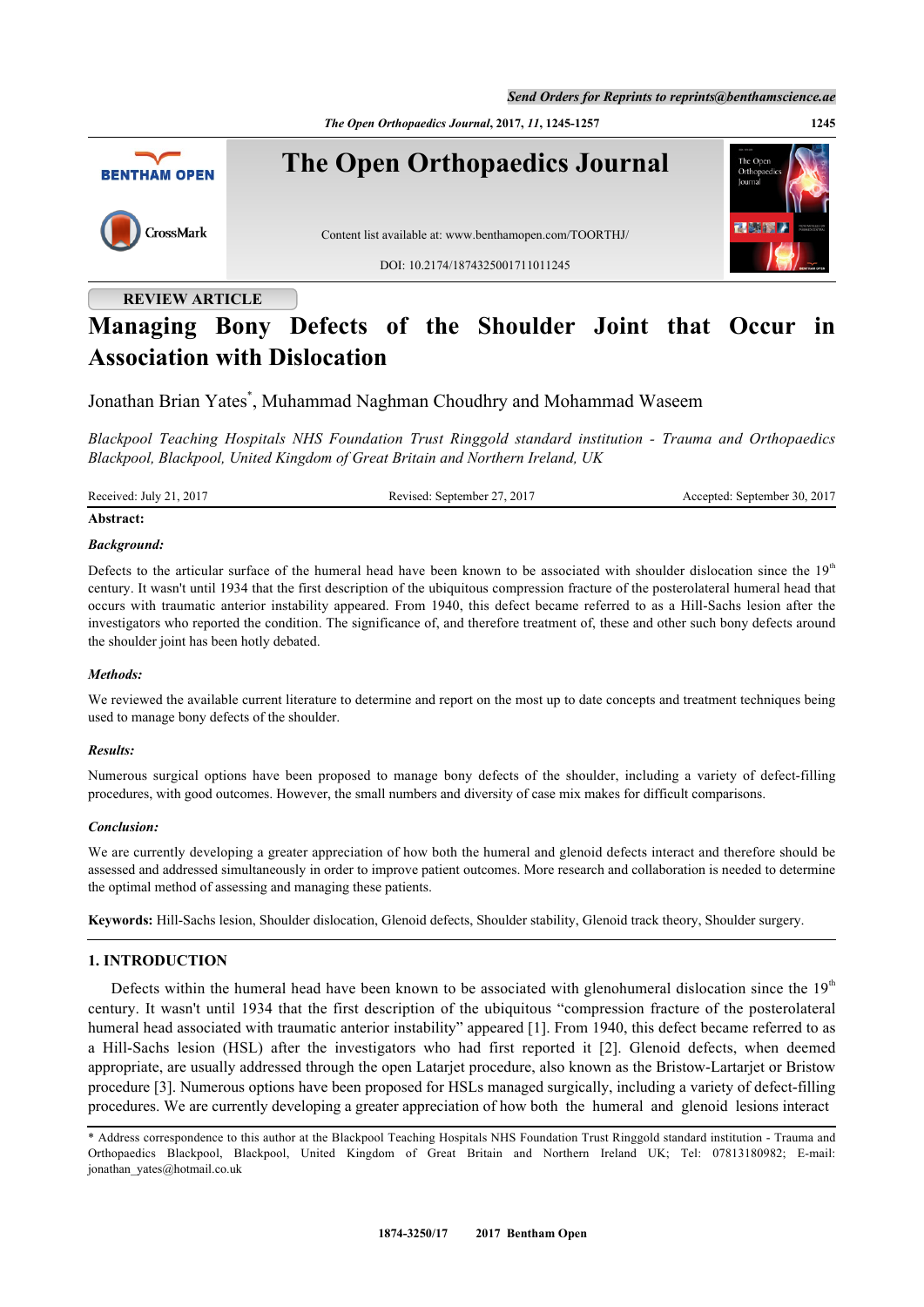and therefore should be assessed and addressed simultaneously in order to improve patient outcomes. This review will look at the current theories adopted and novel treatments suggested for managing these lesions.

#### **2. SIZE OF HILL-SACHS LESION**

In order for any bony defect in the glenohumeral joint to become clinically symptomatic, it must first cause an abnormal interaction within the joint. The engagement of a HSL with the glenoid depends on its size and location relative to the glenoid. The average size of HSL is 22mm in width and 5mm in depth [\[4](#page-8-3)]. The critical dimensions of HSLs suggested to cause instability are those which are 4cm long by 0.5cm deep (a medium lesion) and 4cm long by 1.0cm deep (a large lesion), greater than 20-25% of the humeral head surface, deeper than 16% of the humeral head diameter and with a volume greater than 250mm<sup>3</sup> or 1000mm<sup>3</sup>. [\[4](#page-8-3)] Biomechanical studies suggest that HSLs as small as 12.5-25% with concomitant glenoid bone loss can affect shoulder stability. They found that shoulders with large HSLs (37.5-50%) may benefit from allograft transplantation to restore shoulder stability [[5\]](#page-8-4). A more horizontal orientation of HSL on CT scan has also been shown to predict the likelihood of engagement of the HSL [[6\]](#page-8-5).

### **3. EPIDEMIOLOGY**

<span id="page-1-0"></span>The incidence of HSLs appears to be directly proportional to the frequency of dislocation. Incidence has been observed to raise from 65-67% after a primary dislocation to 84-93% after a recurrent dislocation [\[7\]](#page-8-6). Its detection is reliant on the imaging modality used since small HSLs might be missed on plain radiographs, which may be seen on a magnetic resonance imaging (MRI) scan. The prevalence of symptomatic HSLs following unilateral recurrent anterior shoulder dislocations has been found to be around 7% [[8\]](#page-8-7).



**Fig. (1).** Glenoid track, engaging and none engaging HSLs.

The upper and most left image shows the shoulder joint in neutral and then, on the right, in abduction and external rotation. The shaded area on the humerii shows the glenoid track. The lesion within the humeral head in the top image can be seen to engage the glenoid as it moves parallel to it as it is more medial than the glenoid track. The lower image demonstrates how this is much less likely to occur in a more vertical orientation and with the lesion sitting within the track *i.e.* a none-engaging HSL.

#### **4. PATHOANATOMY**

The HSL occurs when the humeral head dislocates from the glenoid, engaging the relatively harder glenoid rim leaving an impression fracture on the humeral head. Two main factors which determine the severity of the resultant HSL are the frequency of episodes and the force generated upon dislocation. In addition, the position of the humerus at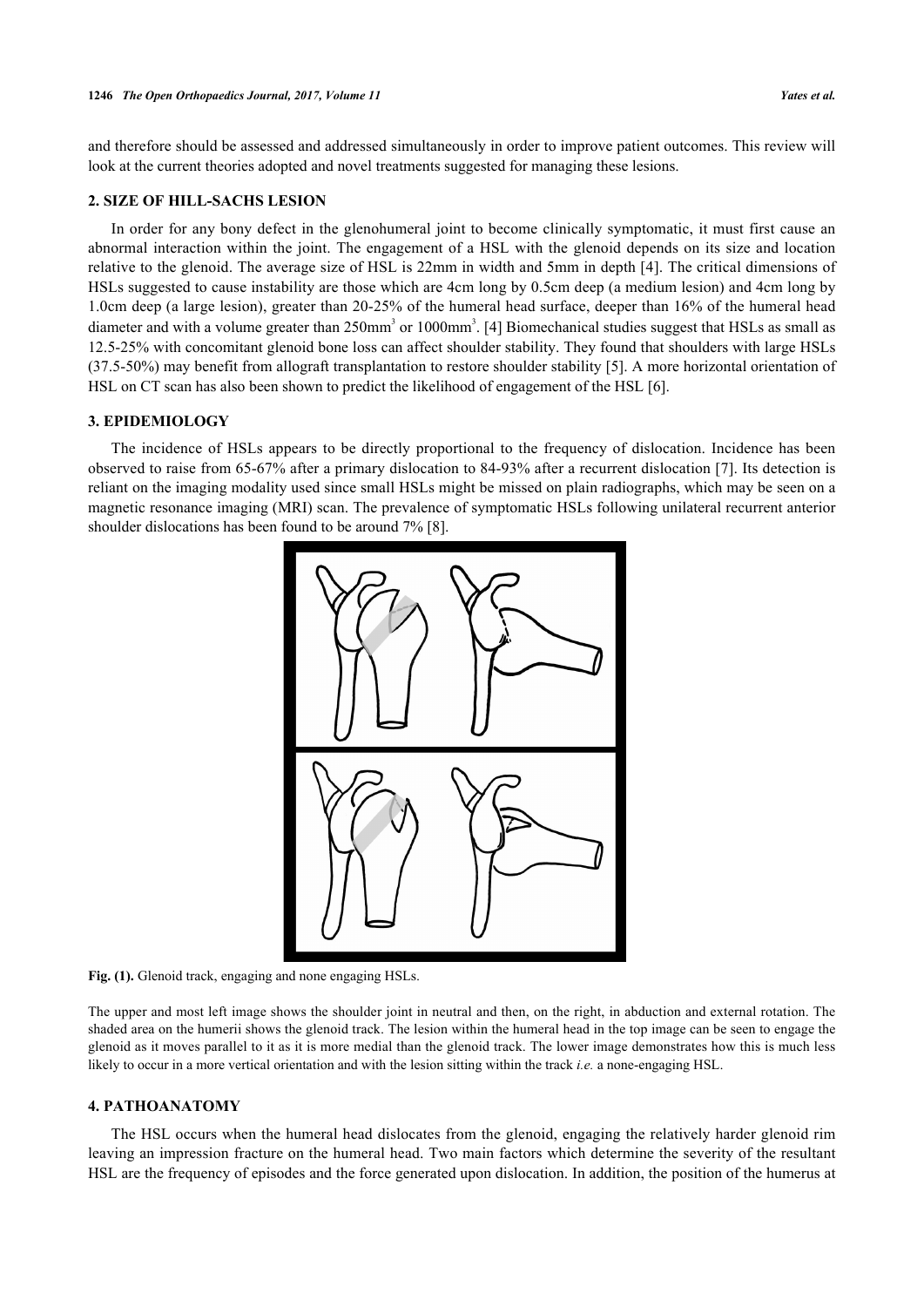the time of dislocation is important with regard to location, depth, and orientation of the HSL. The capsule and labrum become increasingly attenuated with each episode contributing to recurrent instability and HSL. Dislocation can occasionally lead to injury of the subscapularis tendon or an anterior labroligamentous periosteal sleeve avulsion (ALPSA) lesion [[2\]](#page-8-1). One must be mindful of the bipolar phenomenon, where there are defects formed in both the glenoid and humeral head as both must be addressed to achieve overall stability.

The concept of an articular arc deficit explains why some patients feel their shoulder is subluxing or dislocating when it is not clinically. The mismatch created by bony defects between the humeral head and glenoid alters their normal articular arc length [\[9](#page-8-8)]. HSLs that engage the anterior corner of the glenoid with the shoulder in 90° of abduction and external rotation are termed "engaging HSLs". None-engaging lesions can cause symptoms in nonfunctional shoulder positions [[10\]](#page-8-9) (Fig. **[1](#page-1-0)**).

#### **5. GLENOID TRACK THEORY**

With respect to HSLs, any coexisting glenoid defect will undoubtedly affect management and prognosis. The concept of the glenoid track is based on the orientation and location of lesions that lead to an engaging HSL [[11](#page-8-10)]. The glenoid track is essentially the contact zone which occurs as the glenoid shifts along the posterior margin of the humeral head. (Fig. [1](#page-1-0)) This occurs when the shoulder is in 60° abduction and full external rotation and moves along the end range of motion. The glenoid track takes into account both glenoid and humeral defects. The track has been measured to be 84% the width of the glenoid, which is the distance from the contact area to the medial border of the rotator cuff footprint [[12\]](#page-8-11). Therefore, if the measured width of HSL is larger than the glenoid track size then it is high risk for being an engaging lesion or "off-track" lesion. An off-track when compared to an on-track HSL does appear to be a significant risk factor for recurrence of symptoms and need for revision surgery after arthroscopic Bankart repair [[13\]](#page-8-12). Biomechanical studies on cadavers support the glenoid track theory and also that a Bankart repair alone is unlikely to fully address the defect [\[14\]](#page-8-13). Clearly, treating lesions outside the glenoid track requires prevention of engagement to prevent instability. It has been suggested that this may be addressed at the glenoid side through a Latarjet procedure or on the humeral side through a rotational humeral osteotomy thereby moving the track position altogether [\[15](#page-8-14)]. The rotational humeral osteotomy whilst a well-established treatment for osteoarthritis can in itself cause osteoarthritis and so more work is needed to determine the exact risks of this in this situation. Understanding of and the utilisation of the glenoid track theory in both classification and in treating patients is currently under investigation.

#### **6. CLINICAL ASSESSMENT**

A thorough history and examination are needed to fully comprehend the characteristics of any bony shoulder instability and hence plan appropriate imaging and subsequent treatment.

#### **7. HISTORY**

Patients with instability will often complain of deep shoulder pain with mechanical symptoms such as crepitus, catching and clicking. The mechanism of injury and position of dislocation help delineate the type of dislocation and possible related soft tissue and bony injuries. Activities that place the shoulder in abduction, externally rotation and often with an extended arm and axial loading can lead to indirect anterior glenohumeral instability (*e.g.* in rugby players). Any high energy dislocation with recurrent episodes of instability associated with minimal force or in the midrange of shoulder motion should be suspicious for bony deficiency [[4](#page-8-3)]. With multiple dislocations, the history should focus on the force required to dislocate, the frequency of dislocations, method of relocation (self-reduction or attendance at a hospital) and the length of time from last dislocation. Dislocations that recur progressively easily on daily basis are likely to have large HSLs and combined glenoid defects [[4\]](#page-8-3). Factors and activities that increase the chances of recurrence should be identified and reduced. Seizures, recurrent falls, alcoholism, drug dependency and activities that require arm abduction and external rotation are all known risk factors. The patient's occupation often dictates the goals of treatment in terms of functional range of motion for his or her occupation. Any previous surgical intervention should also be noted [\[4](#page-8-3)].

#### **8. EXAMINATION**

Clinical examination consists of checking the range of motion, power of deltoid and rotator cuff muscles and special instability tests. There may be reduced range of motion due to apprehension and there may be reports of pain secondary to arthritis or instability. Bony defects are more likely if a positive apprehension test occurs in mid-range. During the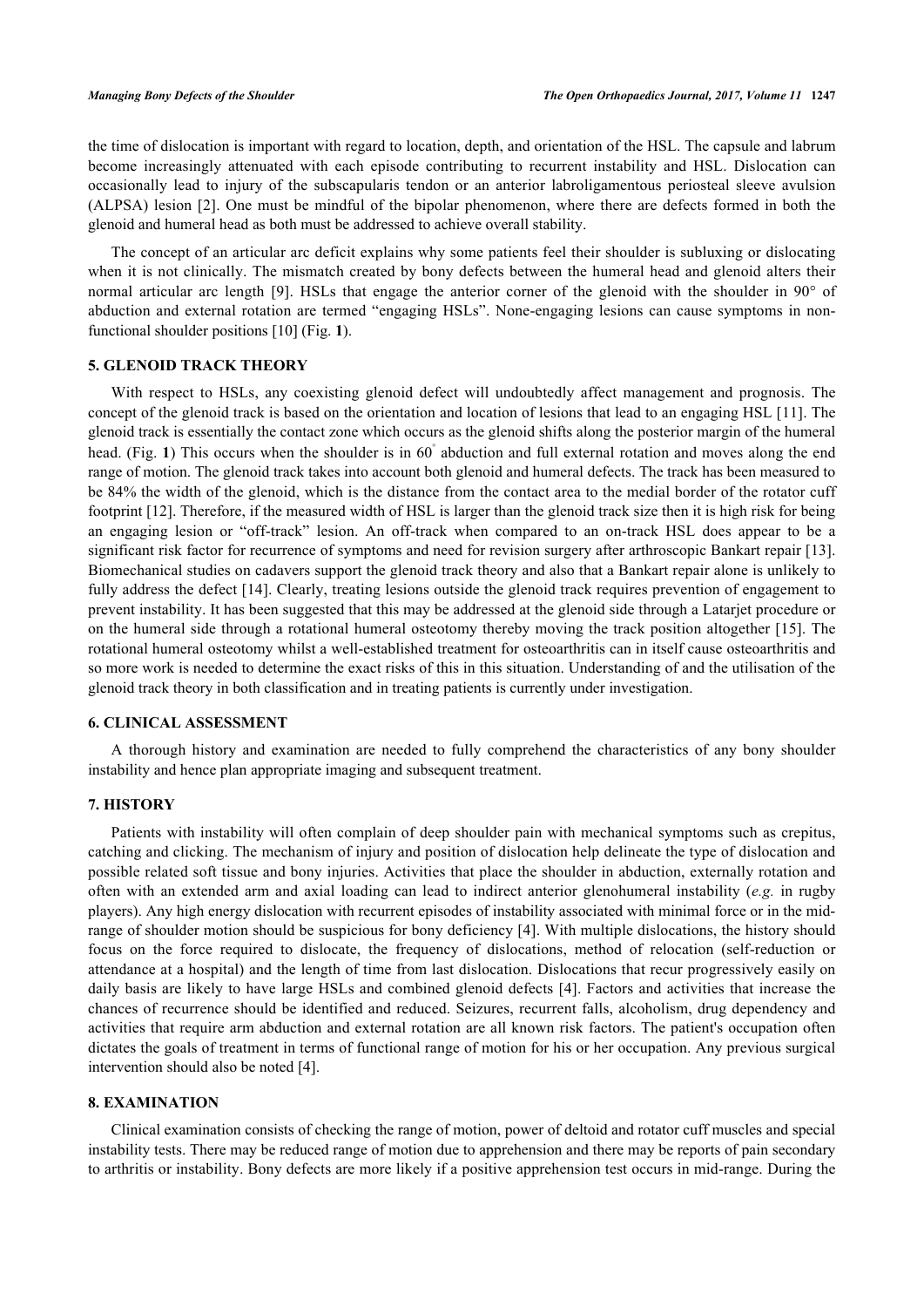apprehension and relocation test one may also feel crepitus [\[16\]](#page-9-0). This grinding sensation may also be noted during the load and shift test (a modification of the shoulder drawer test), suggesting that the normal smoothness of the glenoid lip has been lost. There will be decreased resistance during translation showing a defect in glenoid cavity. This translation test also helps delineate laxity [\[17](#page-9-1)]. The presence of a sulcus sign suggests inferior instability. One must perform a thorough neurovascular examination and also rule out other injuries *e.g.* rotator cuff tear, bicep tendon pathology, superior labrum anterior-posterior (SLAP) lesions, axillary nerve injury or vascular injuries. In all cases, an examination under anesthesia precedes the actual surgery to confirm the clinical findings and imaging studies as well as to assess range of motion and document the pattern of instability without muscle guarding and apprehension.

#### **9. IMAGING**

Patients with shoulder instability should have at least three plain radiographs, including a true anterior-posterior, scapula lateral and axillary views. The Stryker notch and the internal rotation views are the most accurate radiographic views for diagnosing HSLs. The West Point view is useful in detecting glenoid rim lesions. However, these views may still not be sensitive enough to detect small defects [\[18](#page-9-2)]. One study looked at the inter-observer reliability in diagnosing osseous lesion in 10 patients with primary anterior shoulder dislocation. They compared plain radiographs with computed tomography (CT) scans [\[19\]](#page-9-3). The study concluded that radiographs are inferior to CT scans for assessing osseous lesions. The authors suggested performing a CT scan of the shoulder after primary dislocation to apply the correct treatment early potentially avoiding further dislocations [[19\]](#page-9-3). Another study compared ultrasound (US) with CT arthrography (CTA) and that with arthroscopy in 92 patients. US showed 94% (81 of 86) accuracy when compared with CTA and an accuracy of 91% (79 of 86) in CTA when compared with arthroscopy. Ultrasound is therefore a valuable diagnostic tool in detecting HSLs, with several benefits including low cost and the ability to obtain dynamic, multiplanar images. Limitations include a dependence on operator experience and limited visualisation of intra-articular structures [[20\]](#page-9-4). MRI (or MR arthrogram) has the advantage of detecting soft tissue pathology that may need to be addressed during surgical intervention and can certainly be a tool in approximating the amount of bone loss. In a double-blind, prospective study by Denti and colleagues, MRI showed accuracy of 87% when compared to arthroscopy. This is lower when compared to CTA as mentioned above [\[21](#page-9-5)]. A study looking into MRI evaluation of bone lesions on both the glenoid and the humerus showed an accuracy of 84.2% in predicting engagement of that lesion when compared to arthroscopy [[22\]](#page-9-6). CT scan with digital subtraction remains the gold standard for the evaluation of a HSL as it allows the most accurate measures of location and size of lesions. However, Pagnani *et al* did show that the measurements made by CT are no better than those made during arthroscopy and there is also the tendency for CT to overestimate the size of larger glenoid defects [\[23](#page-9-7)].

#### **10. CLASSIFICATION**

Hill-Sachs lesions are classified into mild, moderate and severe groups *i.e.* mild, 2.0cm long and 0.3cm deep; moderate, 4.0cm long and 0.5cm deep; severe, 4.0cm long and 1cm deep. Patients with a moderate or severe lesion are considered to have "large" defects. Whilst this system was not developed for arthroscopic evaluation, it was easily extrapolated for such use [\[24](#page-9-8)]. Flatow *et al*. suggested quantifying the humeral bone loss as a percentage of involvement of the humeral head *i.e*. less than 20%, 20 - 40% and greater than 40%. Lesions >40% are clinically significant [[25](#page-9-9)]. There have been numerous attempts at further classifying HSLs. However, the rarity of these lesions makes it difficult in applying and validating classification systems as well as gaining consensus by majority of surgeons.

#### **11. TREATMENTS**

#### **11.1. Conservative Management**

Management of these patients remains controversial and is based on numerous patient factors including activity level and chronicity, anatomical features and surgeon factors. A trial of non-operative therapy is warranted in most patients, including immobilization before the initiation of physical therapy focusing on the dynamic shoulder stabilizers. This normally allows time to further investigate the instability associated pathology and surgical plan. For elderly patients with large HSLs who are high risk for complications following surgery and anaesthesia or low demand individuals, the best option usually is conservative management *via* extensive physiotherapy. Their rehabilitation program must focus on improving deltoid and the rotator cuff muscles function, as well as the scapular stabilizers.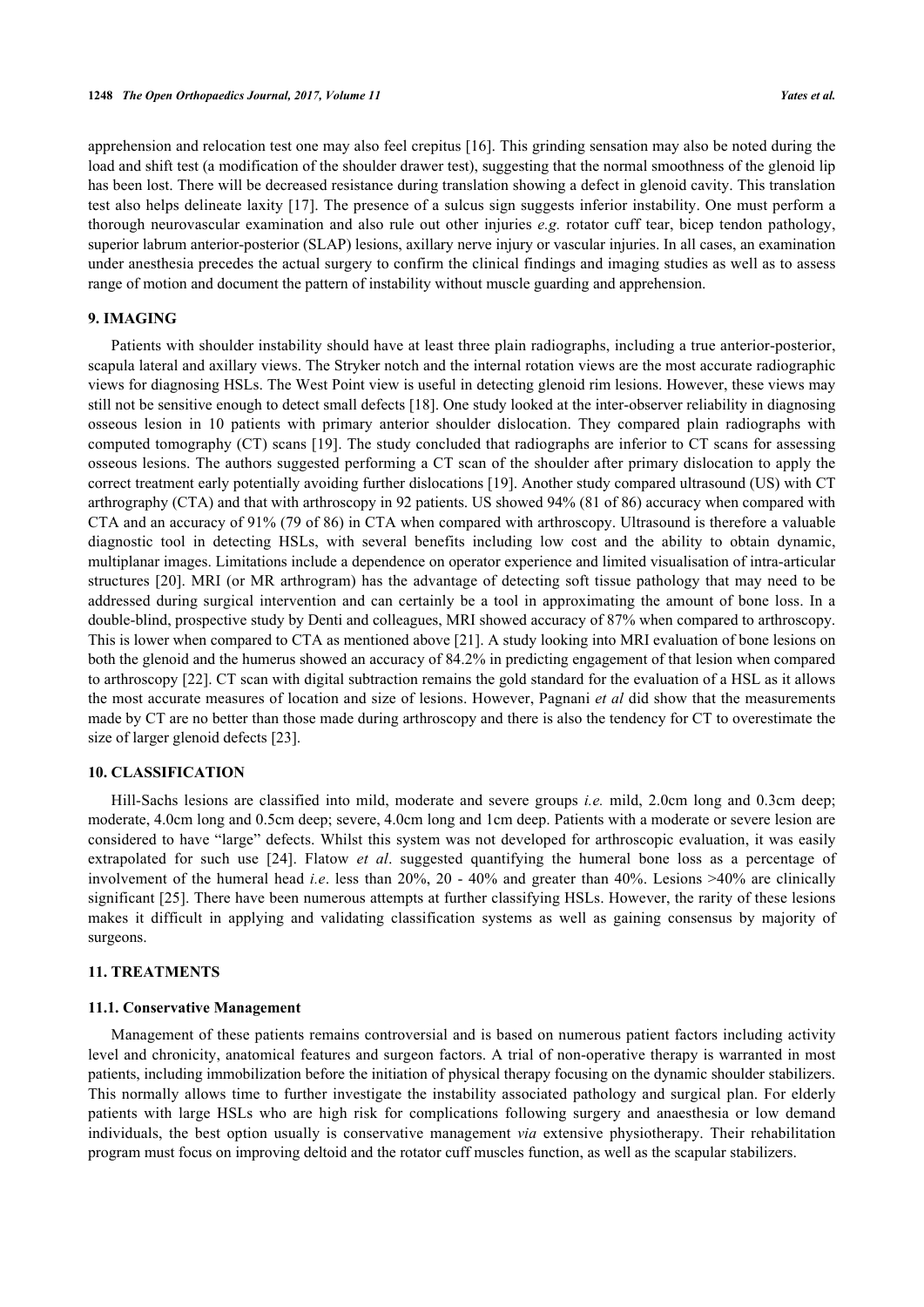#### **11.2. Surgical Management**

The aim of surgery is to reduce instability through the least invasive method. Many of the surgical procedures are technically challenging and carry a risk of morbidity. There is also the risk of hardware failure and a reduced range of motion. The least invasive procedures are therefore growing in popularity.

Prior to considering surgical options one must look at many factors. These include the size of the lesion, location, the patient's age and expectations, whether the lesion involves both the glenoid and humerus or not, bone quality and any previous shoulder stability surgery.

Arthroscopic Bankart repair alone has been effectively used to treat humeral head defects involving 20% of the articular surface. Larger defects involving around 30% of the articular surface have been addressed with humeral rotational osteotomy, osteochondral bone graft and arthroplasty.[[26](#page-9-10)] For those lesions more than 40% of the humeral head, anatomic reconstruction or arthroplasty is indicated depending on patient's age. For patients with bipolar lesions one needs to determine the relative contribution of each lesion and address the most problematic lesion or both as required [[26](#page-9-10)]. A 2016 survey of the American Shoulder and Elbow Surgeons showed consensus between surgeons in their surgical treatment for the above HSLs on initial presentation but less so when revision was required [\[27](#page-9-11)].

Currently, the two general ways of achieving stability in patients with HSLs is to either reduce the range of external rotation or fill the humeral head defect. The former includes anterior soft tissue shortening or rotational osteotomy of the humerus. The latter includes bone grafting or soft tissue disposition into the defect or percutaneous transhumeral headplasty. Techniques can also be divided into anatomic or non-anatomic techniques [[4\]](#page-8-3).

The Bristow-Latarjet procedure of surgically transferring the coracoid process to the anterior glenoid effectively lengthens the articular arc preventing engagement of the HSL. There is excellent long-term data supporting this procedure[[3](#page-8-2)]. Disadvantages of this technique include the loss of external rotation, coracoid graft osteolysis and glenohumeral arthritis. The procedure is technically challenging and produces a non-anatomical repair and a complicated revision surgery should it fail. Furthermore, the data is from a non-homogenous population as surgeons have different operative thresholds with respect to bone loss. A recent study also observed the direct link between compensation claims with ongoing instability in patients who had undergone a previous Laterjet procedure [[28\]](#page-9-12).

#### **11.3. Rotational Humeral Osteoplasty**

In 1984, Weber *et al* described a rotational osteotomy in the proximal humeral shaft. This increases the retroversion of the proximal humerus redirecting any defect more posteriorly preventing engagement [[29\]](#page-9-13). Rotational osteotomies are associated with a 5.7% re-dislocation rate with 90% of patients having a good to excellent result. 59% required second surgery for removal plates after 1-2 years [\[29](#page-9-13)].

#### **11.4. Capsular Shift**

In this technique the glenohumeral joint capsule is surgically tightened through either open or arthroscopic approach. The tight capsule stabilizes the joint by limiting the external rotation and anterior translation [[30\]](#page-9-14). Capsular plication techniques in conjunction with Bankart repair are among the most commonly performed procedures for anterior shoulder stabilisation. However, it doesn't provide an anatomic solution. The engagement of the humeral head is avoided. The HSL may still rotate to an intraarticular location but will remain stable through a functional range of shoulder motion [[10\]](#page-8-9). A recent retrospective study found a recurrence rate of 13.2% after arthroscopic Bankart repair and capsular shift [[31](#page-9-15)]. The estimated probability of recurrent instability within the first two years after arthroscopic Bankart repair and capsular shift showed that in patients with engaging HSLs and glenoid bone loss of 0-5% was between 12-38% (decreasing with age) [\[31\]](#page-9-15). The risk of recurrence was independently predicted by the patient's age at surgery, the severity of glenoid bone loss and the presence of an engaging HSL [\[31](#page-9-15)]. This is again similar to what other studies have found with contact sports and hyperlaxity. Loss of more than 25% of the glenoid bone was also significantly associated with recurrence [\[31](#page-9-15)]. Open capsular repair showed similarly low recurrence rates but with a restricted external rotation and risk of developing secondary osteoarthritis [\[23](#page-9-7)].

#### **11.5. Remplissage**

In 1972, Connolly described this open procedure, which involves transfer of the infraspinatus tendon with a portion of the greater tuberosity into the humeral head defect. This filling of humeral head defect converts them into extraarticular lesions [\[32](#page-9-16)]. Wolf and Pollack were the first authors to use the phrase "remplissage" (French for "filling")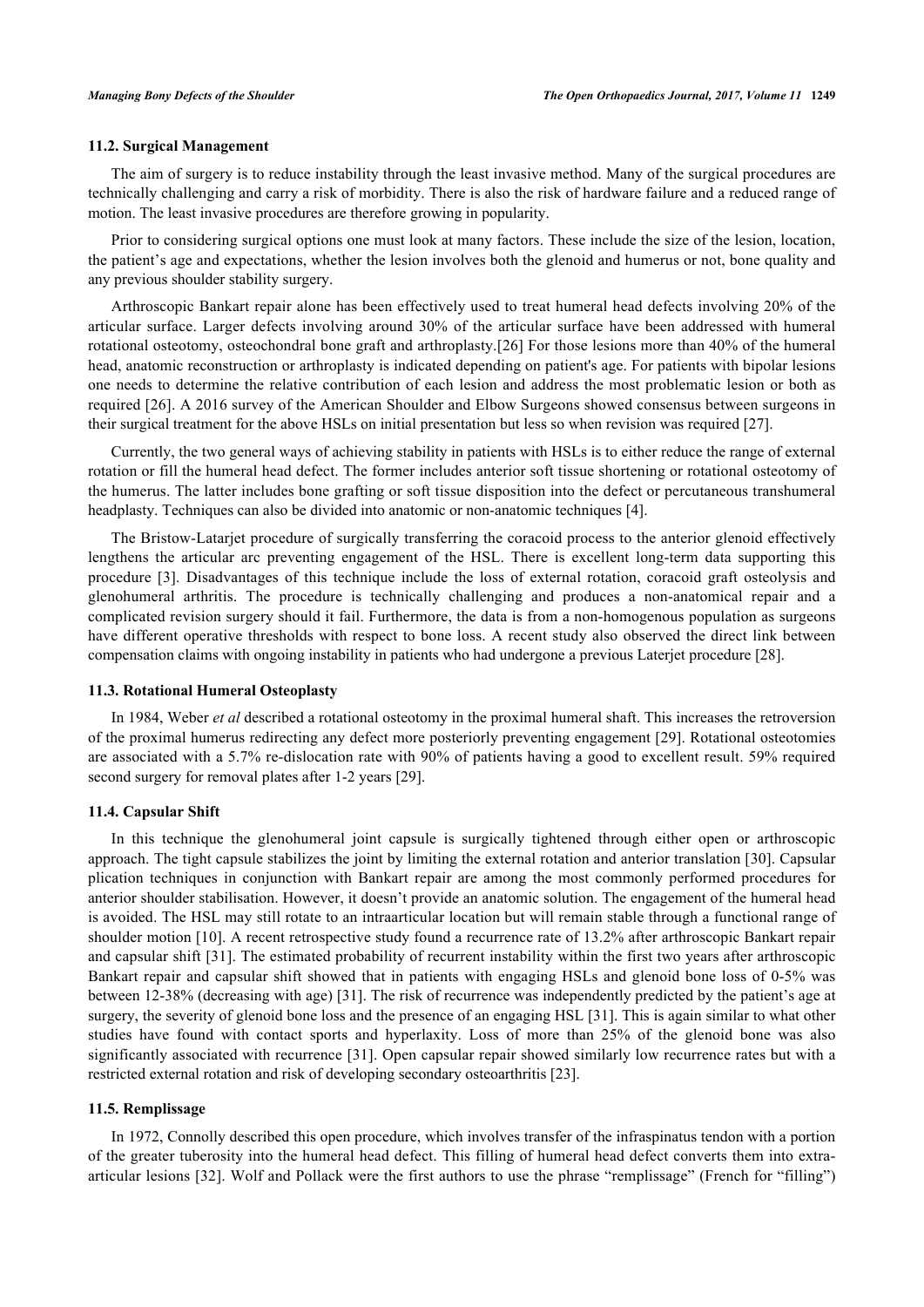[\[33](#page-9-17)]. This involves arthroscopic posterior capsulodesis and infraspinatus tenodesis by applying sutures in the muscle belly to fill large Hill-Sachs lesions. These structures then provide a mechanical block to instability [[33\]](#page-9-17). This technique was shown to provide effective treatment for HSL in combination with less than 25% glenoid deficiency [\[34](#page-9-18)]. In 2009, Koo *et al* modified this technique further using the double-pulley suture technique. They tied two anchor sutures over the infraspinatus tendon rather than the muscle, thereby obtaining a more physiologic and mechanically sound construct, specifically by providing a large footprint of fixation. This eliminates the risk of muscle necrosis due to strangulation by sutures [[35\]](#page-9-19). Remplissage is successfully performed with Bankart repair in patients with moderate to large HSLs associated with glenoid defects of less than 20-25% [\[36](#page-10-0) - [38\]](#page-10-1). Many other studies have analyzed the outcome of the remplissage procedure on shoulder stability and range of motion. They concluded that remplissage prevents engagement and enhances stability in lesions as large as 45% defects, but with some loss of shoulder movement [\[36](#page-10-0) - [38\]](#page-10-1). Other studies have proved the loss of external or internal rotations to be statistically insignificant when compared to pre-operative range of motion or with Bankart only procedures [[39](#page-10-2) - [41\]](#page-10-3). They describe 68-80% of patients returning to the same level of sports, including those involving overhead activities [[39,](#page-10-2) [42](#page-10-4), [43\]](#page-10-5). A recent case series looking at large engaging HSLs treated with remplissage showed 65.5% of patients returning to throwing sports complained of a decreased range of movement but overall there was a redislocation rate of 11.8% at 5 years [[44](#page-10-6)]. This same study showed a return to full sports at 7 months in 95.5% of patients [[44\]](#page-10-6). More long term studies are required to assess the development of osteoarthritis post-procedure within these patients.

#### **11.6. Humeral Head Augmentation**

Osteoarticular reconstruction of the humeral head is performed by filling in the humeral head defect with osteochondral allograft. This restores the humeral head anatomy preventing the osseous engagement on the anterior glenoid rim. Multiple surgical approaches have been employed: arthroscopic, anterior deltopectoral only, combined arthroscopic and posterior. There are few published clinical reports of this strategy in HSLs with or without glenoid bone injury. The advantages of this technique over others include restoration of the articular surface and a mechanically stable joint without significantly altering the joint kinematics. Furthermore, future prosthetic reconstruction may be less challenging and more of a suitable option than if a non-anatomical reconstruction was used.

The challenges associated with this approach, however, include an extended deltopectoral approach requiring a subscapularis tenotomy and capsulotomy. In addition, there is risk of cyst formation, graft resorption, nonunion and hardware failure [[45\]](#page-10-7). Miniaci *et al* described a reconstruction of the humeral head using size-matched osteoarticular allograft [[46\]](#page-10-8). At 2 years follow up, there were no recurrent instability and patients had returned to near normal activity. The excessive rotation of the humerus and retraction of local soft tissues required intra-operatively may increase the risk of avascular necrosis and therefore also cause further morbidity. Two out of 18 patients required screw removal for undesired symptoms [\[46](#page-10-8)]. Chapovsky and Kelly reported a single case of arthroscopic allograft mosaicplasty of the humeral head in a 16 year old male with a large HSL whose previous arthroscopic anterior repair had failed [[47\]](#page-10-9). Three 5mm plugs where placed along the HSL. He remained asymptomatic post-operatively and returned to basketball at 1 year post operation [\[47](#page-10-9)]. Whilst this technique is less invasive it would be limited by the size of the HSL. Use of multiple plugs would limit the biomechanical stability particularly to shear force and there would remain defects between the plugs.

Kropf and Sekiya described another technique of anterior arthroscopic osteoarticular allograft reconstruction of the humeral head [\[48\]](#page-10-10). They proposed performing arthroscopic Bankart repair and measuring the humeral head defect. It would be at this stage the surgeon could either stage the procedure or proceed there and then to reconstruct the humeral head. In a staged procedure the patient can return 6 weeks post initial Bankart repair for allografting [[48](#page-10-10)]. Through a posterolateral deltoid and infraspinatus split, the plug is placed in a prepared socket and tapped flush into position. They presented a single case where this staged technique was performed in an active 19 year old enlisted US Navy seaman, with excellent short-term results with the patient returning to active duty by 1 year [\[48\]](#page-10-10). The advantage in the staged technique is the limited posterior approach preventing excessive anterior structure sacrifice and excessive humeral head rotation reducing the risk of vascular compromise [[48\]](#page-10-10). As shown in other studies discussed, early intervention in the appropriate population is encouraged to prevent arthritis and maintain function. Further biomechanical studies are underway looking into which size of defects should be treated this way [[48\]](#page-10-10).

#### **11.7. Humeral Head Osteoplasty/Dissimpaction**

Kazel and colleagues described a technique termed "humeroplasty" to either decrease or correct the size of a large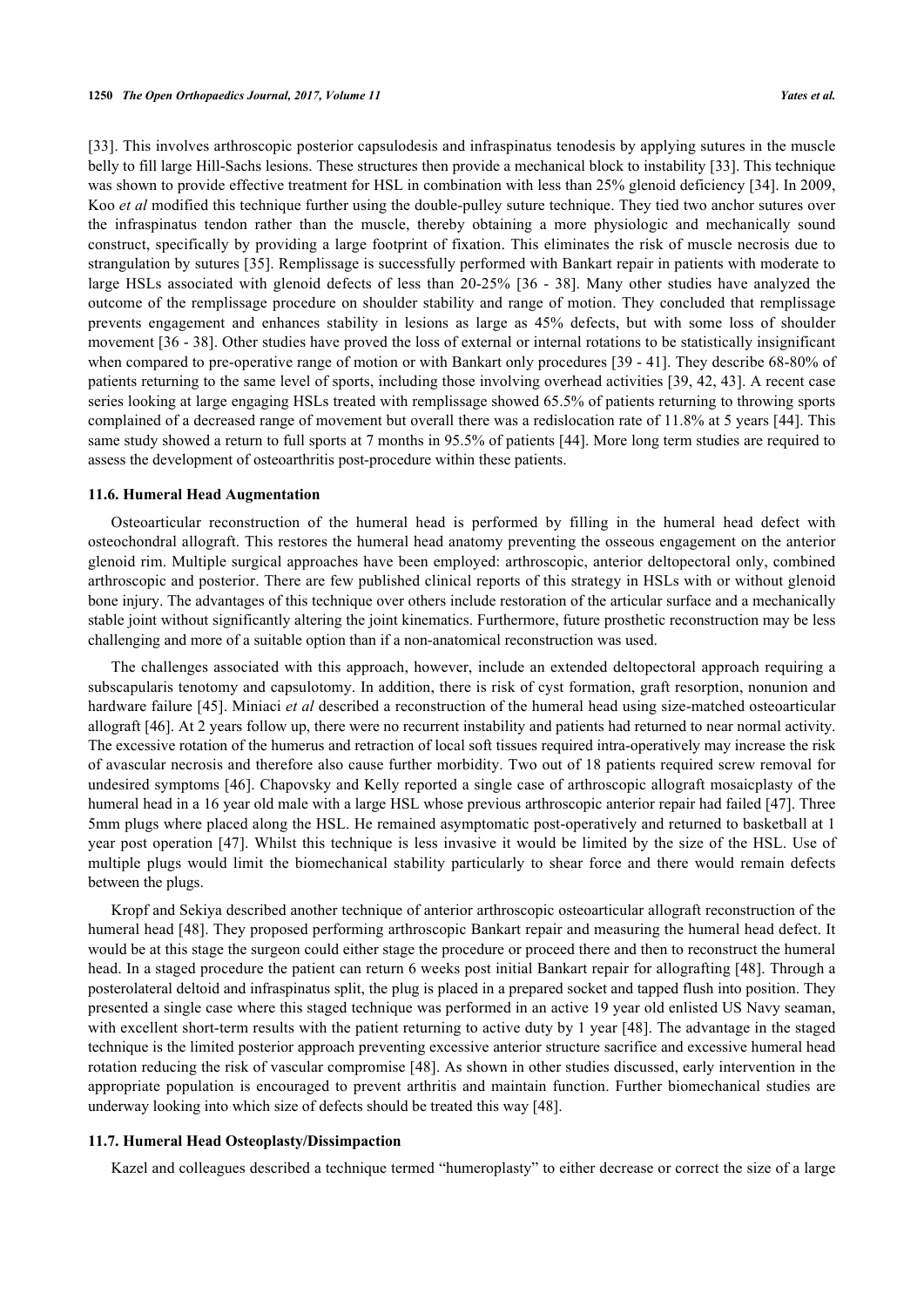HSL in a cadeveric model [[49\]](#page-10-11). It involved disimpaction of the HSL and elevating and supporting the remaining bone with bone graft. Additionally, Re *et al* and Mehta demonstrated how to reduce the HSL lesions through the humeral head with tamps using a deltopectoral approach [[50,](#page-10-12) [51\]](#page-10-13). Mehta was able to reduce a chronic HSL with good early results [[51\]](#page-10-13). Sekiya *et al* equally used the same technique through an anterior cortical window [[52\]](#page-10-14). This cadeveric work concluded that complete correction was not possible and one could only convert large defects into smaller defects [[52\]](#page-10-14). Another cadaveric study, created HSLs on 18 cadaveric shoulder models and then performed balloon humeroplasty [\[52](#page-10-14)]. The average pre-reduction HSL volume was 1515.5mm<sup>3</sup> and average post-reduction lesion residual volume was 31mm<sup>3</sup>demonstrating a 99.3% reduction of the original humeral head volume [[53](#page-10-15)]. The presumed advantages of percutaneous technique included it being less invasive compared to the techniques previously described, restoring humeral head concavity and articular arc length without altering the anatomy to prevent engagement of the humeral defect by either rotating the humerus or over constraining the soft tissues affecting rotation and it does not rely on healing of bulk osteoarticular allograft or transposed infraspinatus tendon. Its potential limitations are that it may not be suitable for sufficiently large humeral head defects or for those patients with significant osteopenia where subchondral support is lacking [\[52,](#page-10-14) [54](#page-10-16)]. Other potential complications include further damaging the articular surface, fracture, axillary nerve injury and even compartment syndrome due to the high balloon pressures [\[52](#page-10-14), [54](#page-10-16)].

#### **12. ARTHROPLASTY**

Defects greater than 40% of the humeral head can lead to recurrent or permanent dislocation so one must consider prosthetic replacement as an alternative for reconstruction of the proximal humerus. There have only been a few case reports of resurfacing of the humeral head and either hemiarthroplasty or total shoulder arthroplasty in the setting of HSLs or glenoid defects in association with dislocation [[55](#page-11-0) - [58\]](#page-11-1). Hemiarthroplasty or TSA is best suited to older patients with preexisting glenohumeral osteoarthritis and osteopenic bone, who will not benefit from reconstruction and instead may achieve greater postoperative motion and pain control with a replacement procedure.

A case series of 11 patients with fixed anterior shoulder dislocation were treated with either hemiarthroplasty (6) or TSA (5) [\[55\]](#page-11-0). Four of the hemiarthroplasty group had a combined anterior glenoid reconstruction. Eight patients reported excellent or good outcomes with the remaining three reporting it to be fair. During the follow up of four years, seven complications in five shoulders were observed. Due to glenoid loosening, four cases had recurrent anterior dislocations. Removal of metalwork and removal of the glenoid component were performed in two separate cases [[55\]](#page-11-0). Whilst a reliable treatment for shoulder pain, limited functional results can be expected from arthroplasty. For younger patients with greater than 40% HSL there is an option of humeral head resurfacing. Raiss *et al* reported 10 patients with traumatic fixed anterior glenohumeral dislocation treated with the cementless humeral surface replacement arthroplasty (CHSRA) for a mean follow-up of two years [\[59\]](#page-11-2). Good clinical outcomes with a moderate complication rate was observed. No signs of implant loosening were seen although sufficient bone stock is required for stability. Bone defects of more than 45% of the humeral surface is suggested to be the limit for this procedure and when one should consider a hemiarthroplasty. The authors suggested that younger patients *i.e.* under 50 years would be more suited to humeral head preserving surgery techniques [\[59\]](#page-11-2). Focal resurfacing of the defect with an implant is another option for younger patients. In a case series of two patients, Grondin and Leith used a HemiCAP metal implant to cover large HSLs. However, they had to perform a Laterjet procedure to help stability as both patients had associative bony Bankart lesions. They reported good functional outcomes [[60\]](#page-11-3). Benefits included the preservation of bone stock, which makes future revisions easier and restoration of the normal articular surface without the technical difficulty of precisely matching osteochondral grafts to the articular curvature. More long term follow up results are needed as the long-term survivorship rates are not known.

#### **13. NEW TECHNIQUES**

Kyphoplasty, more often seen in reducing vertebral compression fractures, has recently been used to reduce HSLs in cadaveric studies almost achieving an anatomical correction [\[61\]](#page-11-4). This could be a better option for HSLs reducing surrounding tissue damage that can occur with other minimally invasive techniques. This new technique might behave differently when performed on normal individuals [\[61](#page-11-4)].

#### **14. REVERSE HILL-SACHS LESION**

Posterior shoulder instability is uncommon, since it accounts for less than 5% of all episodes of instability. It is associated with bony or ligamentous disruption[[62,](#page-11-5) [63\]](#page-11-6). Approximately 30% of posterior dislocations lead to an anterior impression fracture of the anterosuperomedial humeral head, termed the reverse HSL [[62,](#page-11-5) [63\]](#page-11-6). In these patients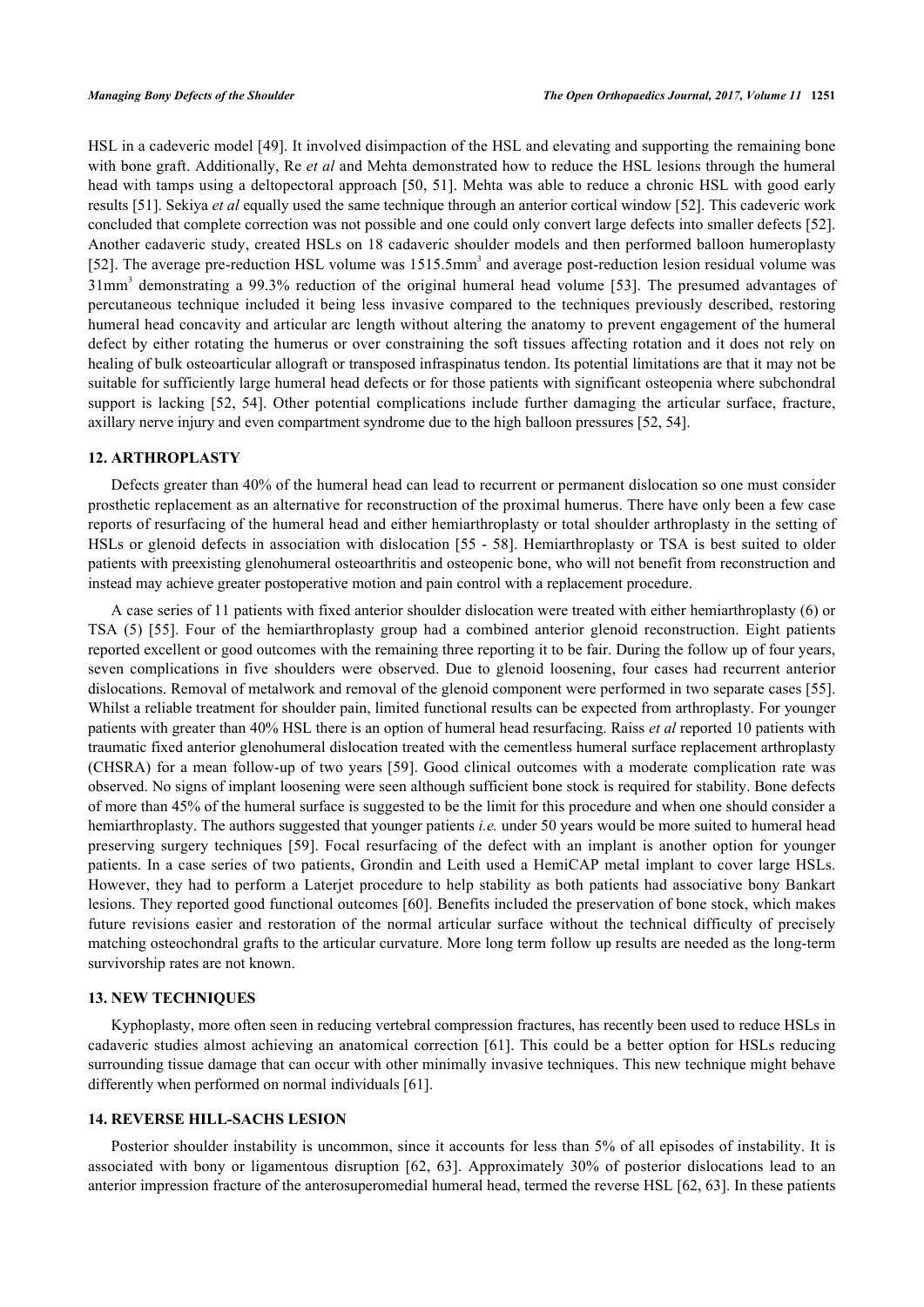the damage is a lot more extensive than seen in anterior dislocations. These dislocations are usually secondary to highvelocity trauma, falls, epileptic seizures and electrocution. In patients with epilepsy, the relatively stronger internal rotator muscles contract and overpower the weaker external rotators [\[26](#page-9-10)]. Patients may present with a locked irreducible posterior dislocation in which the humeral head engages the glenoid rim. The patient therefore holds their arm and shoulder in internal rotation and there is a marked loss of external rotation[[64](#page-11-7), [65](#page-11-8)]. AP and lateral radiographs classically show a "light bulb" sign and possibly the reverse HSL. Imaging such as CT or MRI is often crucial in detecting associative injuries [[64,](#page-11-7) [65](#page-11-8)]. After reduction, if the remaining lesion is less than 20% then the shoulder joint can be initially managed non-operatively either by immobilisation in neutral or preventing external rotation for around four weeks [[62](#page-11-5)]. Elderly and low demand patients with chronic dislocation may cope well with minimal pain and just enough shoulder mobility to perform activities of daily living [\[26](#page-9-10)]. As with all dislocations, recurrent instability necessitates surgical stabilization. Repairing just the capsule and labrum is not enough, especially if the shoulder is locked posteriorly [[66\]](#page-11-9). Reoperation rates are as high as 20% in many series [\[67\]](#page-11-10). Lesions up to 50% of the articular circumference have been treated with anatomical reconstructive techniques whilst lesions larger than this may require arthroplasty [[68\]](#page-11-11). For small impression fractures traditional treatment involves detachment and transposition of the subscapularis tendon (Neer's modification) and or the lesser tuberosity (McLaughlin procedure) with transfer into the humeral defect using an open anterior approach. Successful stability has been achieved with these procedures [\[69\]](#page-11-12). They are less successful for lesions between 20- 40% [[68](#page-11-11) - [70\]](#page-11-13). The complications of Neer's procedure include altering the anatomy in such a way that can lead to subscapularis dysfunction and if required, a more complex arthroplasty surgery [[26\]](#page-9-10). In 2006, Krackhardt *et al* described an arthroscopic subscapularis tendon transfer to the defect using suture anchors. This treated the defect and prevented extension during internal rotation avoiding redislocation. Twelve of these had been reported without any major complications[[71\]](#page-11-14). Rotational osteotomy has similar results for posterior dislocation as for anterior. It allows for improved shoulder range of motion, but does limit external rotation. Concerns due to its technical difficulty and increased risk of devascularization have meant it is rarely utilised [[72\]](#page-11-15). The posterior bone block is a good treatment option for posterior dislocation and has good short-term results with low recurrent dislocation rates despite the increased risk of glenohumeral arthritis [\[73,](#page-11-16) [74](#page-11-17)]. Osteochondral bone grafting can also be considered for patients with medium to large reverse HSLs *i.e.* 20-40%. Femoral head allograft to fill large reverse HSLs have showed good functional results with no instability. Diklic *et al* presented thirteen cases with chronic unreduced posterior dislocations of the shoulder with associative humeral head defects *i.e*. 25-50% of the articular surface. They reconstructed the defect with femoral head allograft. Patients reported good pain relief, stability and function at a mean follow up of four and a half years. The drawback with this technique is that it requires good bone quality of the humeral head and no glenohumeral osteoarthritis [[75\]](#page-12-0). In a more recent study, two patients had their impression defect (less than 35%) elevated and then filled with allomatrix bone graft putty. This construct was then stabilized with raft screws and so it can only be done to none fragmented lesions. After initial bracing for four weeks to prevent internal rotation they were then allowed full active range of movement. At two years functional results were excellent. The authors proposed that this technique can be used in patients with medium sized (20% to 40%) reverse HSLs [[76](#page-12-1)]. In a recent study, following posterior shoulder dislocation (seven to eight weeks), six men underwent allogenic grafting with humeral head contouring of medium sized (40%) reverse HSLs[[77\]](#page-12-2). By four months, all patients had returned to their occupation. Three patients had an excellent clinical outcome matching radiological observation. One other was 8 years post-surgery who developed osteoarthritis and went on to have arthroplasty surgery. The final two suffered collapse of the graft requiring arthroplasty [\[77](#page-12-2)].

#### **CONCLUSION**

Arthroplasty should be reserved for dislocations associated with large humeral head defects, severely damaged humeral heads or osteoarthritis of the humeral head. Gavriilidis *et al* performed arthroplasties in patients who were symptomatic with greater than 45% damage to the humeral head articular surface. Ten patients underwent hemiarthroplasties and two had TSAs. At a mean follow up of 37.4 months, function and patient satisfaction had improved with no recurrence of instability. One patient required revision at 36 months with polyethylene insert exchange. Two patients developed migration of the humeral head but neither required revision [[64\]](#page-11-7).

#### **LIST OF ABBREVIATIONS**

| <b>ALPSA</b> | =   | Anterior Labroligamentous Periosteal Sleeve Avulsion |
|--------------|-----|------------------------------------------------------|
| CT.          | $=$ | Computerised Tomography                              |
| -CTA         | $=$ | Computerised Tomography Arthrography                 |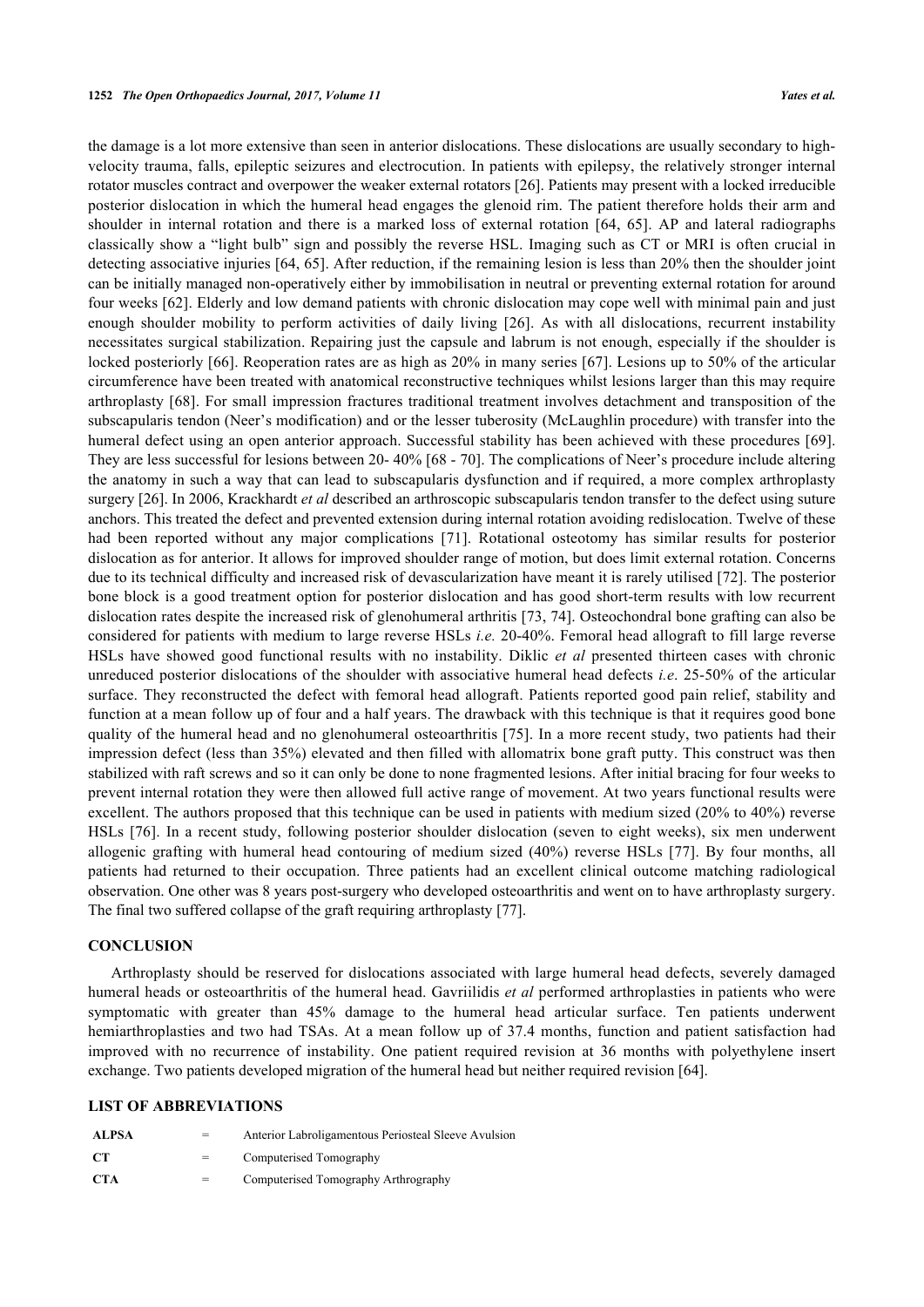| HSL | $=$ | Hill-Sachs Lesion          |
|-----|-----|----------------------------|
| MRI | $=$ | Magnetic Resonance Imaging |
| US  | $=$ | Ultrasound                 |

#### **ETHICS APPROVAL AND CONSENT TO PARTICIPATE**

Not applicable.

#### **CONSENT FOR PUBLICATION**

Not applicable.

#### **CONFLICT OF INTEREST**

The authors declare no conflict of interest, financial or otherwise.

#### **ACKNOWLEDGEMENTS**

None declared.

#### **REFERENCES**

- <span id="page-8-0"></span>[1] Rontgenologische I H. Studien uber die traumatische und habituellen Schulter-gelenk-Verrenkungen nach vorn und nach unten. Acta Radiol 1934.Suppl 20
- <span id="page-8-1"></span>[2] Hill HA. The grooved defect of the humeral head. Radiology 1940; 35: 690. [\[http://dx.doi.org/10.1148/35.6.690\]](http://dx.doi.org/10.1148/35.6.690)
- <span id="page-8-2"></span>[3] Latarjet M. A propos du traitement des luxations récidivantes de l'épaule. Lyon Chir 1954; 49(8): 994-7. [PMID: [13234709\]](http://www.ncbi.nlm.nih.gov/pubmed/13234709)
- <span id="page-8-3"></span>[4] Itoi E, Yamamoto N, Kurokawa D, Sano H. Bone loss in anterior instability. Curr Rev Musculoskelet Med 2013; 6(1): 88-94. [\[http://dx.doi.org/10.1007/s12178-012-9154-7\]](http://dx.doi.org/10.1007/s12178-012-9154-7) [PMID: [23297102](http://www.ncbi.nlm.nih.gov/pubmed/23297102)]
- <span id="page-8-4"></span>[5] Sekiya JK, Jolly J, Debski RE. The effect of a Hill-Sachs defect on glenohumeral translations, *in situ* capsular forces, and bony contact forces. Am J Sports Med 2012; 40(2): 388-94. [\[http://dx.doi.org/10.1177/0363546511425018\]](http://dx.doi.org/10.1177/0363546511425018) [PMID: [22053324](http://www.ncbi.nlm.nih.gov/pubmed/22053324)]
- <span id="page-8-5"></span>[6] Cho SH, Cho NS, Rhee YG. Preoperative analysis of the Hill-Sachs lesion in anterior shoulder instability: how to predict engagement of the lesion. Am J Sports Med 2011; 39(11): 2389-95. [\[http://dx.doi.org/10.1177/0363546511398644\]](http://dx.doi.org/10.1177/0363546511398644) [PMID: [21398576](http://www.ncbi.nlm.nih.gov/pubmed/21398576)]
- <span id="page-8-6"></span>[7] Calandra JJ, Baker CL, Uribe J. The incidence of Hill-Sachs lesions in initial anterior shoulder dislocations. Arthroscopy 1989; 5(4): 254-7. [\[http://dx.doi.org/10.1016/0749-8063\(89\)90138-2](http://dx.doi.org/10.1016/0749-8063(89)90138-2)] [PMID: [2590322](http://www.ncbi.nlm.nih.gov/pubmed/2590322)]
- <span id="page-8-7"></span>[8] Kurokawa D, Yamamoto N, Nagamoto H. The prevalence of a large Hill-Sachs lesion that needs to be treated. J Shoulder Elbow Surg 2013; 22(9): 1285-9. [\[http://dx.doi.org/10.1016/j.jse.2012.12.033\]](http://dx.doi.org/10.1016/j.jse.2012.12.033) [PMID: [23466174](http://www.ncbi.nlm.nih.gov/pubmed/23466174)]
- <span id="page-8-8"></span>[9] Burkhart SS, Danaceau SM. Articular arc length mismatch as a cause of failed bankart repair. Arthroscopy 2000; 16(7): 740-4. [\[http://dx.doi.org/10.1053/jars.2000.7794](http://dx.doi.org/10.1053/jars.2000.7794)] [PMID: [11027759\]](http://www.ncbi.nlm.nih.gov/pubmed/11027759)
- <span id="page-8-9"></span>[10] Burkhart SS, De Beer JF. Traumatic glenohumeral bone defects and their relationship to failure of arthroscopic Bankart repairs: significance of the inverted-pear glenoid and the humeral engaging Hill-Sachs lesion. Arthroscopy 2000; 16(7): 677-94. [\[http://dx.doi.org/10.1053/jars.2000.17715](http://dx.doi.org/10.1053/jars.2000.17715)] [PMID: [11027751\]](http://www.ncbi.nlm.nih.gov/pubmed/11027751)
- <span id="page-8-10"></span>[11] Yamamoto N, Itoi E, Abe H, *et al.* Contact between the glenoid and the humeral head in abduction, external rotation, and horizontal extension: a new concept of glenoid track. J Shoulder Elbow Surg 2007; 16(5): 649-56. [\[http://dx.doi.org/10.1016/j.jse.2006.12.012\]](http://dx.doi.org/10.1016/j.jse.2006.12.012) [PMID: [17644006](http://www.ncbi.nlm.nih.gov/pubmed/17644006)]
- <span id="page-8-11"></span>[12] Metzger PD, Barlow B, Leonardelli D. Clinical application of the "Glenoid track" concepts for defining humeral head engagement in anterior shoulder instability. Orthop J Sports Med 2013; 1-7.
- <span id="page-8-12"></span>[13] Locher J, Wilken F, Beitzel K, *et al.* Hill-Sachs Off-track lesions as risk factor for recurrence of instability after arthroscopic bankart repair. Arthroscopy 2016; 32(10): 1993-9. [\[http://dx.doi.org/10.1016/j.arthro.2016.03.005](http://dx.doi.org/10.1016/j.arthro.2016.03.005)] [PMID: [27161511\]](http://www.ncbi.nlm.nih.gov/pubmed/27161511)
- <span id="page-8-13"></span>[14] Hartzler RU, Bui CN, Jeong WK, *et al.* Remplissage of an Off-track Hills-Sachs lesion is necessary to restore biomechanical glenohumeral joint stability in a bipolar bone loss model. Arthroscopy 2016; 32(12): 2466-76. [\[http://dx.doi.org/10.1016/j.arthro.2016.04.030](http://dx.doi.org/10.1016/j.arthro.2016.04.030)] [PMID: [27432588\]](http://www.ncbi.nlm.nih.gov/pubmed/27432588)
- <span id="page-8-14"></span>[15] Metzger PD, Barlow B, Leonardelli D. Clinical application of the "Glenoid track" concepts for defining humeral head engagement in anterior shoulder instability. Orthop J Sports Med 2013; 1-7.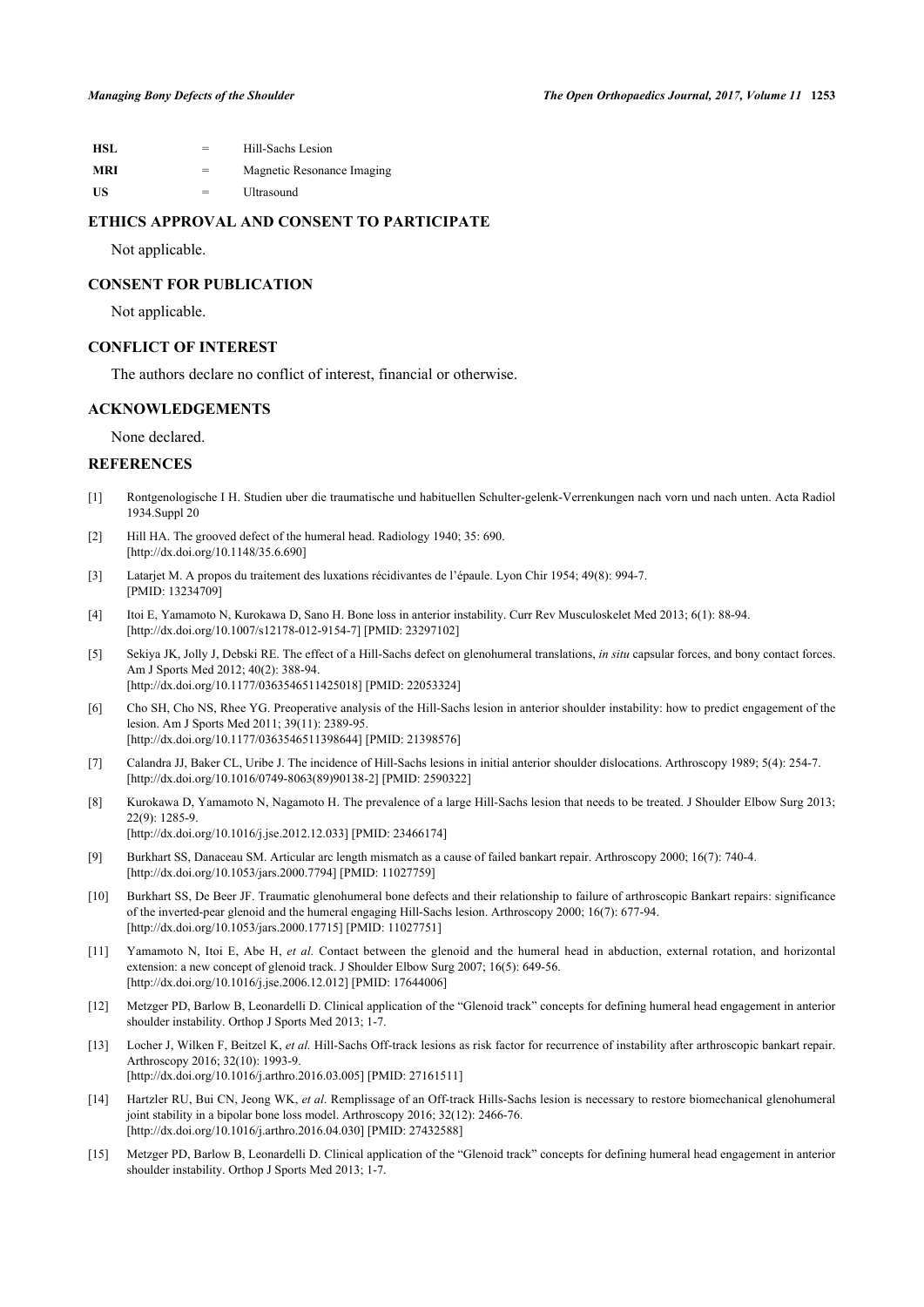- <span id="page-9-0"></span>[16] Lynch JR, Clinton JM, Dewing CB, Warme WJ, Matsen FA III. Treatment of osseous defects associated with anterior shoulder instability. J Shoulder Elbow Surg 2009; 18(2): 317-28. [\[http://dx.doi.org/10.1016/j.jse.2008.10.013\]](http://dx.doi.org/10.1016/j.jse.2008.10.013) [PMID: [19218054](http://www.ncbi.nlm.nih.gov/pubmed/19218054)]
- <span id="page-9-1"></span>[17] Piasecki DP, Verma NN, Romeo AA, *et al.* Glenoid bone deficiency in recurrent anterior shoulder instability: diagnosis and management. J Am Acad Orthop Surg 2009; 17(8): 482-93. [\[http://dx.doi.org/10.5435/00124635-200908000-00002](http://dx.doi.org/10.5435/00124635-200908000-00002)] [PMID: [19652030\]](http://www.ncbi.nlm.nih.gov/pubmed/19652030)
- <span id="page-9-2"></span>[18] Bigliani LU, Newton PM, Steinmann SP, Connor PM, Mcllveen SJ. Glenoid rim lesions associated with recurrent anterior dislocation of the shoulder. Am J Sports Med 1998; 26(1): 41-5. [\[http://dx.doi.org/10.1177/03635465980260012301\]](http://dx.doi.org/10.1177/03635465980260012301) [PMID: [9474399](http://www.ncbi.nlm.nih.gov/pubmed/9474399)]
- <span id="page-9-3"></span>[19] Auffarth A, Mayer M, Kofler B, *et al.* The interobserver reliability in diagnosing osseous lesions after first-time anterior shoulder dislocation comparing plain radiographs with computed tomography scans. J Shoulder Elbow Surg 2013; 22(11): 1507-13. [\[http://dx.doi.org/10.1016/j.jse.2013.04.020\]](http://dx.doi.org/10.1016/j.jse.2013.04.020) [PMID: [23790679](http://www.ncbi.nlm.nih.gov/pubmed/23790679)]
- <span id="page-9-4"></span>[20] Farin PU, Kaukanen E, Jaroma H, Harju A, Väätäinen U. Hill-Sachs lesion: sonographic detection. Skeletal Radiol 1996; 25(6): 559-62. [\[http://dx.doi.org/10.1007/s002560050135\]](http://dx.doi.org/10.1007/s002560050135) [PMID: [8865491](http://www.ncbi.nlm.nih.gov/pubmed/8865491)]
- <span id="page-9-5"></span>[21] Denti M, Monteleone M, Trevisan C, De Romedis B, Barmettler F. Magnetic resonance imaging versus arthroscopy for the investigation of the osteochondral humeral defect in anterior shoulder instability. A double-blind prospective study. Knee Surg Sports Traumatol Arthrosc  $1995 \cdot 3(3) \cdot 184.6$ [\[http://dx.doi.org/10.1007/BF01565481\]](http://dx.doi.org/10.1007/BF01565481) [PMID: [8821277](http://www.ncbi.nlm.nih.gov/pubmed/8821277)]
- <span id="page-9-6"></span>[22] Gyftopoulos S, Beltran LS, Bookman J, Rokito A. MRI Evaluation of bipolar bone loss using the On- Track Off Track Method: A feasibility study. AJR Am J Roentgenol 2015; 205(4): 848-52. [\[http://dx.doi.org/10.2214/AJR.14.14266](http://dx.doi.org/10.2214/AJR.14.14266)] [PMID: [26397335\]](http://www.ncbi.nlm.nih.gov/pubmed/26397335)
- <span id="page-9-7"></span>[23] Pagnani MJ. Open capsular repair without bone block for recurrent anterior shoulder instability in patients with and without bony defects of the glenoid and/or humeral head. Am J Sports Med 2008; 36(9): 1805-12. [\[http://dx.doi.org/10.1177/0363546508316284\]](http://dx.doi.org/10.1177/0363546508316284) [PMID: [18448579](http://www.ncbi.nlm.nih.gov/pubmed/18448579)]
- <span id="page-9-8"></span>[24] Rowe CR, Zarins B, Ciullo JV. Recurrent anterior dislocation of the shoulder after surgical repair. Apparent causes of failure and treatment. J Bone Joint Surg Am 1984; 66(2): 159-68. [\[http://dx.doi.org/10.2106/00004623-198466020-00001](http://dx.doi.org/10.2106/00004623-198466020-00001)] [PMID: [6693441\]](http://www.ncbi.nlm.nih.gov/pubmed/6693441)
- <span id="page-9-9"></span>[25] Flatow EL, Miniaci A, Evans PJ, Simonian PT, Warren RF. Instability of the shoulder: Complex problems and failed repairs: Part II. Failed repairs. Instr Course Lect 1998; 47: 113-25. [PMID: [9571408\]](http://www.ncbi.nlm.nih.gov/pubmed/9571408)
- <span id="page-9-10"></span>[26] Skendzel JG, Sekiya JK. Diagnosis and management of humeral head bone loss in shoulder instability. Am J Sports Med 2012; 40(11): 2633-44.

[\[http://dx.doi.org/10.1177/0363546512437314\]](http://dx.doi.org/10.1177/0363546512437314) [PMID: [22343756](http://www.ncbi.nlm.nih.gov/pubmed/22343756)]

- <span id="page-9-11"></span>[27] Garcia GH, Taylor SA, Fabricant PD, Dines JS. Shoulder Instability Management: A Survey of the American Shoulder and Elbow Surgeons. Am J Orthop 2016; 45(3): E91-7. [PMID: [26991589\]](http://www.ncbi.nlm.nih.gov/pubmed/26991589)
- <span id="page-9-12"></span>[28] Mook WR, Petri M, Greenspoon JA, Horan MP, Dornan GJ, Millett PJ. Clinical and anatomic predictors of outcomes after the Laterjet procedure for the treatment of anterior glenohumeral instability with combined glenoid and humeral bone defects. Am J Sports Med 2016; 44(6): 1407-16. [\[http://dx.doi.org/10.1177/0363546516634089\]](http://dx.doi.org/10.1177/0363546516634089) [PMID: [27217523](http://www.ncbi.nlm.nih.gov/pubmed/27217523)]
- <span id="page-9-13"></span>[29] Weber BG, Simpson LA, Hardegger F. Rotational humeral osteotomy for recurrent anterior dislocation of the shoulder associated with a large Hill-Sachs lesion. J Bone Joint Surg Am 1984; 66(9): 1443-50. [\[http://dx.doi.org/10.2106/00004623-198466090-00019](http://dx.doi.org/10.2106/00004623-198466090-00019)] [PMID: [6501339\]](http://www.ncbi.nlm.nih.gov/pubmed/6501339)
- <span id="page-9-14"></span>[30] Voos JE, Livermore RW, Feeley BT, *et al.* HSS Sports Medicine Service. Prospective evaluation of arthroscopic bankart repairs for anterior instability. Am J Sports Med 2010; 38(2): 302-7. [\[http://dx.doi.org/10.1177/0363546509348049\]](http://dx.doi.org/10.1177/0363546509348049) [PMID: [20028847](http://www.ncbi.nlm.nih.gov/pubmed/20028847)]
- <span id="page-9-15"></span>[31] Ahmed I, Ashton F, Robinson CM. Arthroscopic Bankart repair and capsular shift for recurrent anterior shoulder instability: functional outcomes and identification of risk factors for recurrence. J Bone Joint Surg Am 2012; 94(14): 1308-15. [\[http://dx.doi.org/10.2106/JBJS.J.01983\]](http://dx.doi.org/10.2106/JBJS.J.01983) [PMID: [22810402](http://www.ncbi.nlm.nih.gov/pubmed/22810402)]
- <span id="page-9-16"></span>[32] Connolly JF. Humeral head defects associated with shoulder dislocation: Their diagnostic and surgical significance nstr Course Lect. 1972.
- <span id="page-9-17"></span>[33] Purchase RJ, Wolf EM, Hobgood ER, Pollock ME, Smalley CC. Hill-sachs "remplissage": an arthroscopic solution for the engaging hillsachs lesion. Arthroscopy 2008; 24(6): 723-6. [\[http://dx.doi.org/10.1016/j.arthro.2008.03.015](http://dx.doi.org/10.1016/j.arthro.2008.03.015)] [PMID: [18514117\]](http://www.ncbi.nlm.nih.gov/pubmed/18514117)
- <span id="page-9-18"></span>[34] Wolf EM, Arianjam A. Hill-Sachs remplissage, an arthroscopic solution for the engaging Hill-Sachs lesion: 2- to 10-year follow-up and incidence of recurrence. J Shoulder Elbow Surg 2014; 23(6): 814-20. [\[http://dx.doi.org/10.1016/j.jse.2013.09.009\]](http://dx.doi.org/10.1016/j.jse.2013.09.009) [PMID: [24295834](http://www.ncbi.nlm.nih.gov/pubmed/24295834)]
- <span id="page-9-19"></span>[35] Koo SS, Burkhart SS, Ochoa E. Arthroscopic double-pulley remplissage technique for engaging Hill-Sachs lesions in anterior shoulder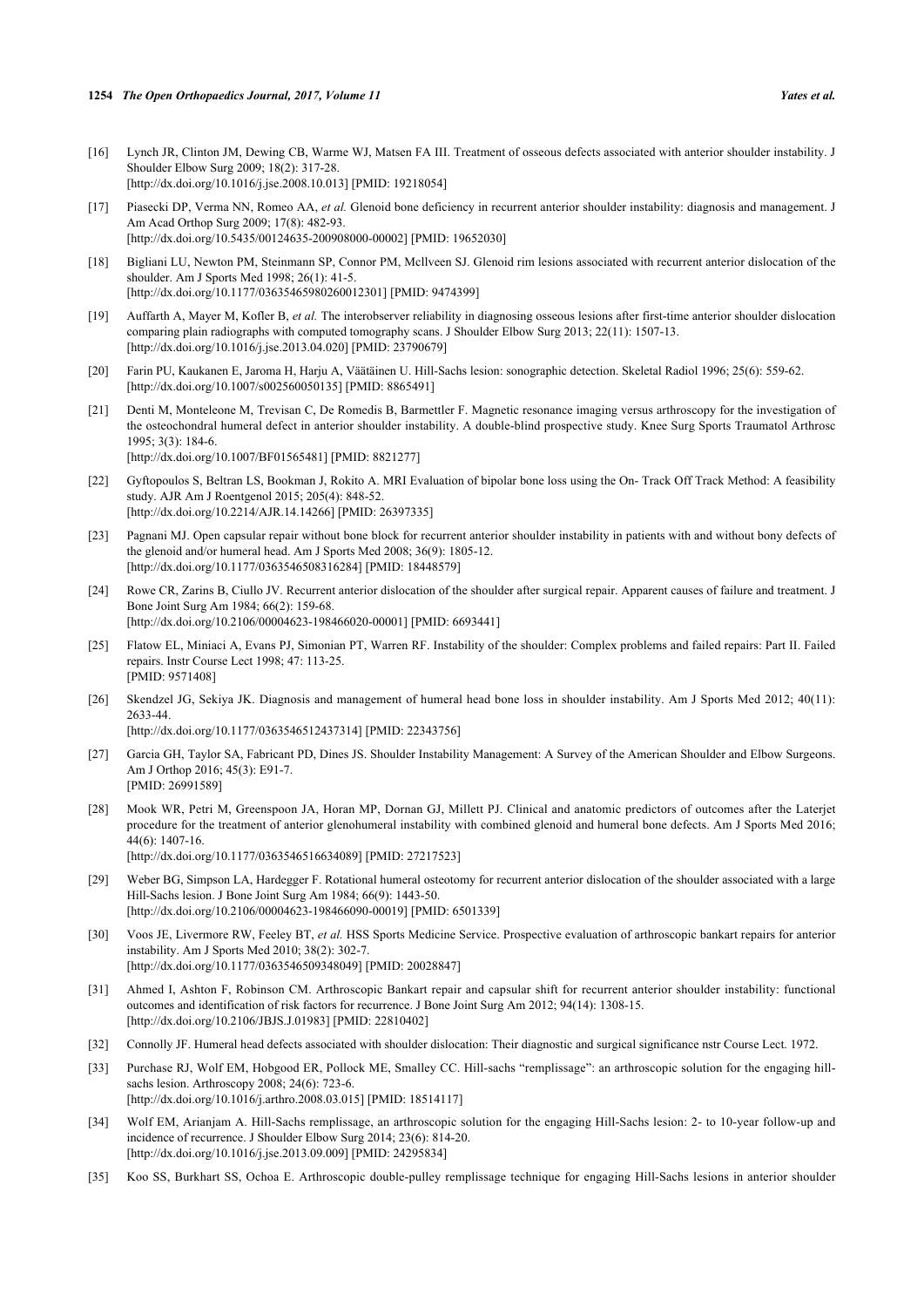instability repairs. Arthroscopy 2009; 25(11): 1343-8. [\[http://dx.doi.org/10.1016/j.arthro.2009.06.011](http://dx.doi.org/10.1016/j.arthro.2009.06.011)] [PMID: [19896057\]](http://www.ncbi.nlm.nih.gov/pubmed/19896057)

- <span id="page-10-0"></span>[36] Giles JW, Elkinson I, Ferreira LM, *et al.* Moderate to large engaging Hill-Sachs defects: an in vitro biomechanical comparison of the remplissage procedure, allograft humeral head reconstruction, and partial resurfacing arthroplasty. J Shoulder Elbow Surg 2012; 21(9): 1142-51. [\[http://dx.doi.org/10.1016/j.jse.2011.07.017\]](http://dx.doi.org/10.1016/j.jse.2011.07.017) [PMID: [22036545](http://www.ncbi.nlm.nih.gov/pubmed/22036545)]
- [37] Elkinson I, Giles JW, Faber KJ, *et al.* The effect of the remplissage procedure on shoulder stability and range of motion: an in vitro biomechanical assessment. J Bone Joint Surg Am 2012; 94(11): 1003-12. [\[http://dx.doi.org/10.2106/JBJS.J.01956\]](http://dx.doi.org/10.2106/JBJS.J.01956) [PMID: [22637206](http://www.ncbi.nlm.nih.gov/pubmed/22637206)]
- <span id="page-10-1"></span>[38] Haviv B, Mayo L, Biggs D. Outcomes of arthroscopic "remplissage": capsulotenodesis of the engaging large Hill-Sachs lesion. J Orthop Surg 2011; 6: 29.

[\[http://dx.doi.org/10.1186/1749-799X-6-29\]](http://dx.doi.org/10.1186/1749-799X-6-29) [PMID: [21676226](http://www.ncbi.nlm.nih.gov/pubmed/21676226)]

- <span id="page-10-2"></span>[39] Zhu YM, Lu Y, Zhang J, Shen JW, Jiang CY. Arthroscopic Bankart repair combined with remplissage technique for the treatment of anterior shoulder instability with engaging Hill-Sachs lesion: a report of 49 cases with a minimum 2-year follow-up. Am J Sports Med 2011; 39(8): 1640-7. [\[http://dx.doi.org/10.1177/0363546511400018\]](http://dx.doi.org/10.1177/0363546511400018) [PMID: [21505080](http://www.ncbi.nlm.nih.gov/pubmed/21505080)]
- [40] Nourissat G, Kilinc AS, Werther JR, Doursounian L. A prospective, comparative, radiological, and clinical study of the influence of the "remplissage" procedure on shoulder range of motion after stabilization by arthroscopic Bankart repair. Am J Sports Med 2011; 39(10): 2147-52. [\[http://dx.doi.org/10.1177/0363546511416315\]](http://dx.doi.org/10.1177/0363546511416315) [PMID: [21816983](http://www.ncbi.nlm.nih.gov/pubmed/21816983)]
- <span id="page-10-3"></span>[41] Park MJ, Garcia G, Malhotra A, Major N, Tjoumakaris FP, Kelly JD IV. The evaluation of arthroscopic remplissage by high-resolution magnetic resonance imaging. Am J Sports Med 2012; 40(10): 2331-6. [\[http://dx.doi.org/10.1177/0363546512456974\]](http://dx.doi.org/10.1177/0363546512456974) [PMID: [22915480](http://www.ncbi.nlm.nih.gov/pubmed/22915480)]
- <span id="page-10-4"></span>[42] Franceschi F, Papalia R, Rizzello G, *et al.* Remplissage repair--new frontiers in the prevention of recurrent shoulder instability: a 2-year follow-up comparative study. Am J Sports Med 2012; 40(11): 2462-9. [\[http://dx.doi.org/10.1177/0363546512458572\]](http://dx.doi.org/10.1177/0363546512458572) [PMID: [22984130](http://www.ncbi.nlm.nih.gov/pubmed/22984130)]
- <span id="page-10-5"></span>[43] Boileau P, O'Shea K, Vargas P, Pinedo M, Old J, Zumstein M. Anatomical and functional results after arthroscopic Hill-Sachs remplissage. J Bone Joint Surg Am 2012; 94(7): 618-26. [\[http://dx.doi.org/10.2106/JBJS.K.00101\]](http://dx.doi.org/10.2106/JBJS.K.00101) [PMID: [22488618](http://www.ncbi.nlm.nih.gov/pubmed/22488618)]
- <span id="page-10-6"></span>[44] Garcia GH, Wu HH, Liu JN, Huffman GR, Kelly JD IV. Outcomes of the Remplissage Procedure and its effects on return to sports: Average 5-year Follow-up. Am J Sports Med 2016; 44(5): 1124-30. [\[http://dx.doi.org/10.1177/0363546515626199\]](http://dx.doi.org/10.1177/0363546515626199) [PMID: [26888881](http://www.ncbi.nlm.nih.gov/pubmed/26888881)]
- <span id="page-10-7"></span>[45] Nathan ST, Parikh SN. Osteoarticular allograft reconstruction for hill-sachs lesion in an adolescent. Orthopedics 2012; 35(5): e744-7. [\[http://dx.doi.org/10.3928/01477447-20120426-33](http://dx.doi.org/10.3928/01477447-20120426-33)] [PMID: [22588420\]](http://www.ncbi.nlm.nih.gov/pubmed/22588420)
- <span id="page-10-8"></span>[46] Miniaci A BG. Recurrent anterior instability follow- ing failed surgical repair: Allograft reconstruction of large humeral head defects. J Bone Joint Surg Br 2001; 83: 19-20. (suppl 1)
- <span id="page-10-9"></span>[47] Chapovsky F, Kelly JD IV. Osteochondral allograft transplantation for treatment of glenohumeral instability. Arthroscopy 2005; 21(8): 1007. [\[http://dx.doi.org/10.1016/j.arthro.2005.04.005](http://dx.doi.org/10.1016/j.arthro.2005.04.005)] [PMID: [16086562\]](http://www.ncbi.nlm.nih.gov/pubmed/16086562)
- <span id="page-10-10"></span>[48] Kropf EJ, Sekiya JK. Osteoarticular allograft transplantation for large humeral head defects in glenohumeral instability. Arthroscopy 2007; 23(3): 322.e1-5.

[\[http://dx.doi.org/10.1016/j.arthro.2006.07.032](http://dx.doi.org/10.1016/j.arthro.2006.07.032)] [PMID: [17349479\]](http://www.ncbi.nlm.nih.gov/pubmed/17349479)

- <span id="page-10-11"></span>[49] Kazel MD, Sekiya JK, Greene JA, Bruker CT. Percutaneous correction (humeroplasty) of humeral head defects (Hill-Sachs) associated with anterior shoulder instability: a cadaveric study. Arthroscopy 2005; 21(12): 1473-8. [\[http://dx.doi.org/10.1016/j.arthro.2005.09.004](http://dx.doi.org/10.1016/j.arthro.2005.09.004)] [PMID: [16376238\]](http://www.ncbi.nlm.nih.gov/pubmed/16376238)
- <span id="page-10-12"></span>[50] Re P, Gallo RA, Richmond JC. Transhumeral head plasty for large Hill-Sachs lesions. Arthroscopy 2006; 22(7): 798.e1-4. [\[http://dx.doi.org/10.1016/j.arthro.2005.12.038](http://dx.doi.org/10.1016/j.arthro.2005.12.038)] [PMID: [16848061\]](http://www.ncbi.nlm.nih.gov/pubmed/16848061)
- <span id="page-10-13"></span>[51] Mehta V. Humeral head plasty for a chronic locked anterior shoulder dislocation. Orthopedics 2009; 32(1): 52. [\[http://dx.doi.org/10.3928/01477447-20090101-15](http://dx.doi.org/10.3928/01477447-20090101-15)] [PMID: [19226030\]](http://www.ncbi.nlm.nih.gov/pubmed/19226030)
- <span id="page-10-14"></span>[52] Sekiya JK, Wickwire AC, Stehle JH, Debski RE. Hill-Sachs defects and repair using osteoarticular allograft transplantation: biomechanical analysis using a joint compression model. Am J Sports Med 2009; 37(12): 2459-66. [\[http://dx.doi.org/10.1177/0363546509341576\]](http://dx.doi.org/10.1177/0363546509341576) [PMID: [19726622](http://www.ncbi.nlm.nih.gov/pubmed/19726622)]
- <span id="page-10-15"></span>[53] Stachowicz RZ, Romanowski JR, Wissman R, Kenter K. Percutaneous balloon humeroplasty for Hill-Sachs lesions: a novel technique. J Shoulder Elbow Surg 2013; 22(9): e7-e13. [\[http://dx.doi.org/10.1016/j.jse.2012.12.035\]](http://dx.doi.org/10.1016/j.jse.2012.12.035) [PMID: [23473608](http://www.ncbi.nlm.nih.gov/pubmed/23473608)]
- <span id="page-10-16"></span>[54] Hart R, Okál F, Komzák M. Transhumeral head plasty and massive osteocartilaginous allograft transplantation for the management of large hill-sachs lesions. Acta Chir Orthop Traumatol Cech 2010; 77(5): 402-10. [PMID: [21040652\]](http://www.ncbi.nlm.nih.gov/pubmed/21040652)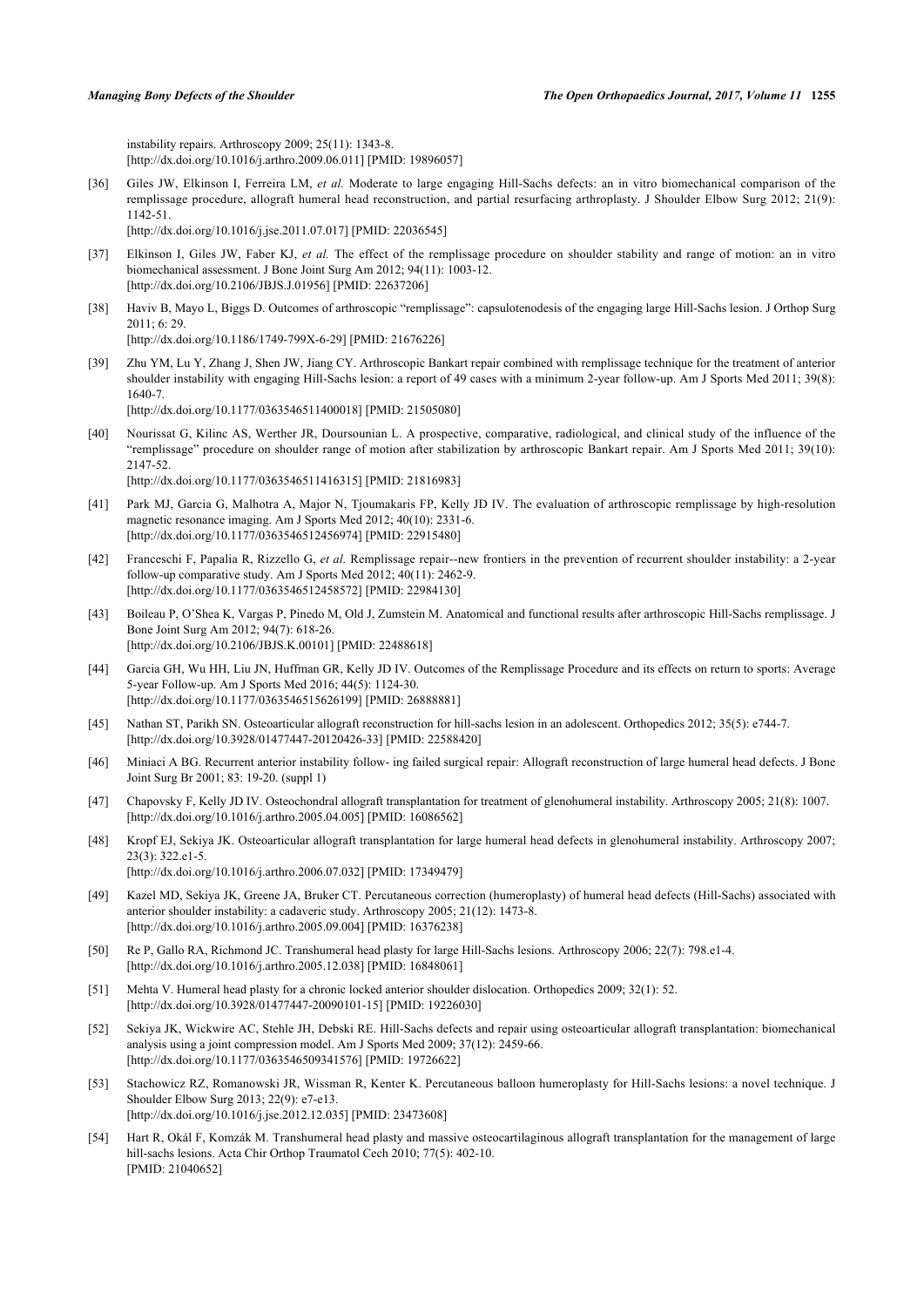- <span id="page-11-0"></span>[55] Matsoukis J, Tabib W, Guiffault P, *et al.* Primary unconstrained shoulder arthroplasty in patients with a fixed anterior glenohumeral dislocation. J Bone Joint Surg Am 2006; 88(3): 547-52. [PMID: [16510821\]](http://www.ncbi.nlm.nih.gov/pubmed/16510821)
- [56] Pritchett JW, Clark JM. Prosthetic replacement for chronic unreduced dislocations of the shoulder. Clin Orthop Relat Res 198789-93. [\[http://dx.doi.org/10.1097/00003086-198703000-00014](http://dx.doi.org/10.1097/00003086-198703000-00014)]
- [57] Cheng SL, Mackay MB, Richards RR. Treatment of locked posterior fracture-dislocations of the shoulder by total shoulder arthroplasty. J Shoulder Elbow Surg 1997; 6(1): 11-7. [\[http://dx.doi.org/10.1016/S1058-2746\(97\)90065-3\]](http://dx.doi.org/10.1016/S1058-2746(97)90065-3) [PMID: [9071677](http://www.ncbi.nlm.nih.gov/pubmed/9071677)]
- <span id="page-11-1"></span>[58] Sperling JW, Pring M, Antuna SA, Cofield RH. Shoulder arthroplasty for locked posterior dislocation of the shoulder. J Shoulder Elbow Surg 2004; 13(5): 522-7.
	- [\[http://dx.doi.org/10.1016/j.jse.2004.02.012\]](http://dx.doi.org/10.1016/j.jse.2004.02.012) [PMID: [15383808](http://www.ncbi.nlm.nih.gov/pubmed/15383808)]
- <span id="page-11-2"></span>[59] Raiss P, Aldinger PR, Kasten P, Rickert M, Loew M. Humeral head resurfacing for fixed anterior glenohumeral dislocation. Int Orthop 2009;  $33(2) \cdot 451 - 6$

[\[http://dx.doi.org/10.1007/s00264-007-0487-6\]](http://dx.doi.org/10.1007/s00264-007-0487-6) [PMID: [18092162](http://www.ncbi.nlm.nih.gov/pubmed/18092162)]

- <span id="page-11-3"></span>[60] Grondin P, Leith J. Case series: Combined large Hill-Sachs and bony Bankart lesions treated by Latarjet and partial humeral head resurfacing: a report of 2 cases. Can J Surg 2009; 52(3): 249-54. [PMID: [19503672\]](http://www.ncbi.nlm.nih.gov/pubmed/19503672)
- <span id="page-11-4"></span>[61] Sandmann GH, Ahrens P, Schaeffeler C, *et al.* Balloon osteoplasty--a new technique for minimally invasive reduction and stabilisation of Hill-Sachs lesions of the humeral head: a cadaver study. Int Orthop 2012; 36(11): 2287-91. [PMID: [22918409\]](http://www.ncbi.nlm.nih.gov/pubmed/22918409)
- <span id="page-11-5"></span>[62] Van Tongel A, Karelse A, Berghs B, Verdonk R, De Wilde L. Posterior shoulder instability: current concepts review. Knee Surg Sports Traumatol Arthrosc 2011; 19(9): 1547-53. [\[http://dx.doi.org/10.1007/s00167-010-1293-z](http://dx.doi.org/10.1007/s00167-010-1293-z)] [PMID: [20953863](http://www.ncbi.nlm.nih.gov/pubmed/20953863)]
- <span id="page-11-6"></span>[63] Rouleau DM, Hebert-Davies J. Incidence of associated injury in posterior shoulder dislocation: systematic review of the literature. J Orthop Trauma 2012; 26(4): 246-51. [\[http://dx.doi.org/10.1097/BOT.0b013e3182243909](http://dx.doi.org/10.1097/BOT.0b013e3182243909)] [PMID: [22183196\]](http://www.ncbi.nlm.nih.gov/pubmed/22183196)
- <span id="page-11-7"></span>[64] Gavriilidis I, Magosch P, Lichtenberg S, Habermeyer P, Kircher J. Chronic locked posterior shoulder dislocation with severe head involvement. Int Orthop 2010; 34(1): 79-84. [\[http://dx.doi.org/10.1007/s00264-009-0762-9\]](http://dx.doi.org/10.1007/s00264-009-0762-9) [PMID: [19300999](http://www.ncbi.nlm.nih.gov/pubmed/19300999)]
- <span id="page-11-8"></span>[65] Kim SH, Ha KI, Park JH, *et al.* Arthroscopic posterior labral repair and capsular shift for traumatic unidirectional recurrent posterior subluxation of the shoulder. J Bone Joint Surg Am 2003; 85-A(8): 1479-87. [\[http://dx.doi.org/10.2106/00004623-200308000-00008](http://dx.doi.org/10.2106/00004623-200308000-00008)] [PMID: [12925627\]](http://www.ncbi.nlm.nih.gov/pubmed/12925627)
- <span id="page-11-9"></span>[66] Bigliani LU, Pollock RG, McIlveen SJ, Endrizzi DP, Flatow EL. Shift of the posteroinferior aspect of the capsule for recurrent posterior glenohumeral instability. J Bone Joint Surg Am 1995; 77(7): 1011-20. [\[http://dx.doi.org/10.2106/00004623-199507000-00006](http://dx.doi.org/10.2106/00004623-199507000-00006)] [PMID: [7608222\]](http://www.ncbi.nlm.nih.gov/pubmed/7608222)
- <span id="page-11-10"></span>[67] Fuchs B, Jost B, Gerber C. Posterior-inferior capsular shift for the treatment of recurrent, voluntary posterior subluxation of the shoulder. J Bone Joint Surg Am 2000; 82(1): 16-25. [\[http://dx.doi.org/10.2106/00004623-200001000-00003](http://dx.doi.org/10.2106/00004623-200001000-00003)] [PMID: [10653080\]](http://www.ncbi.nlm.nih.gov/pubmed/10653080)
- <span id="page-11-11"></span>[68] Checchia SL, Santos PD, Miyazaki AN. Surgical treatment of acute and chronic posterior fracture-dislocation of the shoulder. J Shoulder Elbow Surg 1998; 7(1): 53-65. [\[http://dx.doi.org/10.1016/S1058-2746\(98\)90183-5\]](http://dx.doi.org/10.1016/S1058-2746(98)90183-5) [PMID: [9524341](http://www.ncbi.nlm.nih.gov/pubmed/9524341)]
- <span id="page-11-12"></span>[69] Hawkins RJ, Neer CS II, Pianta RM, Mendoza FX. Locked posterior dislocation of the shoulder. J Bone Joint Surg Am 1987; 69(1): 9-18. [\[http://dx.doi.org/10.2106/00004623-198769010-00003](http://dx.doi.org/10.2106/00004623-198769010-00003)] [PMID: [3805075\]](http://www.ncbi.nlm.nih.gov/pubmed/3805075)
- <span id="page-11-13"></span>[70] Finkelstein JA, Waddell JP, O'Driscoll SW, Vincent G. Acute posterior fracture dislocations of the shoulder treated with the Neer modification of the McLaughlin procedure. J Orthop Trauma 1995; 9(3): 190-3. [\[http://dx.doi.org/10.1097/00005131-199506000-00002](http://dx.doi.org/10.1097/00005131-199506000-00002)] [PMID: [7623169\]](http://www.ncbi.nlm.nih.gov/pubmed/7623169)
- <span id="page-11-14"></span>[71] Krackhardt T, Schewe B, Albrecht D, Weise K. Arthroscopic fixation of the subscapularis tendon in the reverse Hill-Sachs lesion for traumatic unidirectional posterior dislocation of the shoulder. Arthroscopy 2006; 22(2): 227.e1-6. [\[http://dx.doi.org/10.1016/j.arthro.2005.10.004](http://dx.doi.org/10.1016/j.arthro.2005.10.004)] [PMID: [16458812\]](http://www.ncbi.nlm.nih.gov/pubmed/16458812)
- <span id="page-11-15"></span>[72] Walch G, Boileau P, Martin B, Dejour H. Rev Chir Orthop Repar Appar Mot 1990; 76: 546-58. [Unreduced posterior luxations and fracturesluxations of the shoulder. Apropos of 30 cases].
- <span id="page-11-16"></span>[73] Barbier O, Ollat D, Marchaland JP, Versier G. Iliac bone-block autograft for posterior shoulder instability. Orthop Traumatol Surg Res 2009; 95(2): 100-7. [\[http://dx.doi.org/10.1016/j.otsr.2008.09.008](http://dx.doi.org/10.1016/j.otsr.2008.09.008)] [PMID: [19332402\]](http://www.ncbi.nlm.nih.gov/pubmed/19332402)
- <span id="page-11-17"></span>[74] Meuffels DE, Schuit H, van Biezen FC, Reijman M, Verhaar JA. The posterior bone block procedure in posterior shoulder instability: a longterm follow-up study. J Bone Joint Surg Br 2010; 92(5): 651-5. [\[http://dx.doi.org/10.1302/0301-620X.92B5.23529\]](http://dx.doi.org/10.1302/0301-620X.92B5.23529) [PMID: [20436001](http://www.ncbi.nlm.nih.gov/pubmed/20436001)]